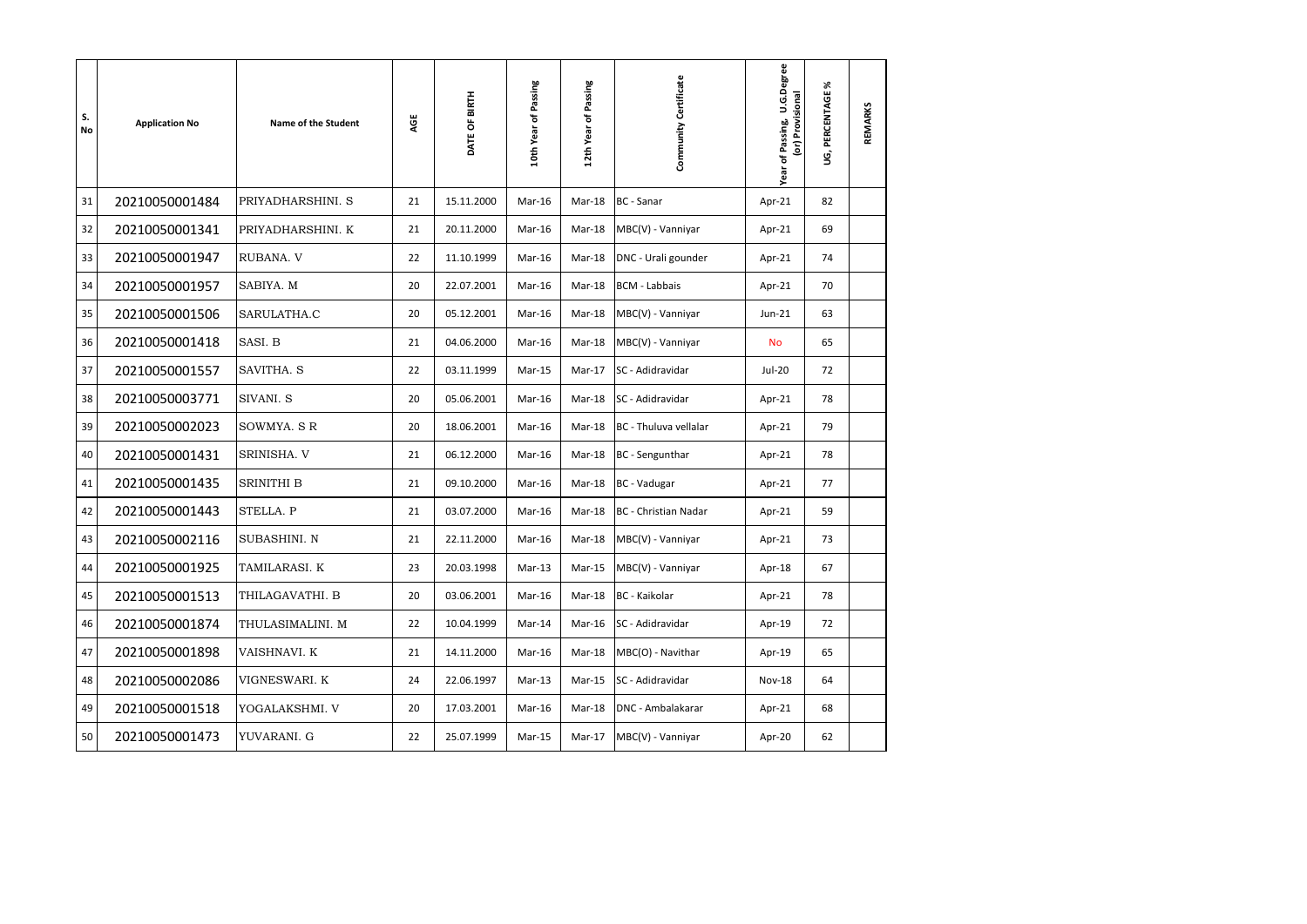

## தமிழ்நாடு உடற்கல்வியியல் மற்றும் விளையாட்டுப் பல்கலைக்கழகம் TAMILNADU PHYSICAL EDUCATION AND SPORTS UNIVERSITY, CHENNAI<br>Accredited with "B++" Grade by NAAC<br>India's First State University in Physical Education and Sports

|                 | <b>Certificate Verification - Check List</b>              |                                                                |           |                                       |                      |                      |                            |            |                         |                    |                          |                                                               |                           |                                                |
|-----------------|-----------------------------------------------------------|----------------------------------------------------------------|-----------|---------------------------------------|----------------------|----------------------|----------------------------|------------|-------------------------|--------------------|--------------------------|---------------------------------------------------------------|---------------------------|------------------------------------------------|
|                 | 1. NAME OF THE COLLEGE<br>$\mathbf{r}$                    | SRI SARADA COLLEGE OF PHYSICAL EDUCATION FOR WOMEN, SALEM - 16 |           |                                       |                      |                      |                            |            |                         |                    |                          |                                                               |                           |                                                |
|                 | 2. Name of the Program : Bachelor of Physical Education   | <b>B.P.Ed</b>                                                  |           |                                       |                      |                      |                            |            |                         |                    |                          |                                                               |                           |                                                |
|                 | 3. SANCTIONED STRENGTH :                                  | 50                                                             |           |                                       |                      |                      |                            |            |                         |                    |                          |                                                               |                           |                                                |
|                 | 4. TOTAL No. OF STUDENT ADMITTED : 50                     |                                                                |           |                                       |                      |                      |                            |            |                         |                    |                          |                                                               |                           |                                                |
|                 | <b>5.OTHER STATE STUDENT ADMITTED: Nil</b>                |                                                                |           |                                       |                      |                      |                            |            |                         |                    |                          |                                                               |                           |                                                |
|                 |                                                           |                                                                | <b>OC</b> | BC                                    | <b>BCM</b>           | MBC (other)          | MBC(V)                     | <b>DNC</b> | <b>SC</b>               | <b>SCA</b>         | <b>ST</b>                | MQ                                                            |                           |                                                |
|                 |                                                           |                                                                | 14        | 12                                    | $\overline{2}$       | 1                    | 5                          | 3          | $\overline{\mathbf{z}}$ | $\mathbf{1}$       | $\overline{\phantom{a}}$ | 5                                                             |                           |                                                |
|                 | 6. Affiliated granted by the University for the courses : |                                                                |           | <b>Bachelor of Physical Education</b> |                      |                      |                            |            |                         |                    |                          |                                                               |                           |                                                |
|                 | $: 2021 - 22$<br><b>ACADEMIC YEAR</b>                     |                                                                |           |                                       |                      |                      |                            |            |                         |                    |                          |                                                               |                           |                                                |
| S.<br><b>No</b> | <b>Application No</b>                                     | Name of the Student                                            | AGE       | DATE OF BIRTH                         | 10th Year of Passing | 12th Year of Passing | Community Certificate      | ۲          | Conduct certificate     | Sports Certificate | Medical Certificate      | U.G.Degree<br>Provisional<br>ssing,<br>ίος)<br>of Pas<br>Year | ৯<br>PERCENTAGE<br>ِ<br>و | U.G, Mark sheets or<br>Consolidated Marksheets |
| $\overline{2}$  | 20210050001216                                            | AROCKIA PREETHI. L                                             | 20        | 17.01.2001                            | Mar-16               | Mar-18               | BC - Christian Vanniyar    | Yes        | Yes                     | Yes                | Yes                      | Apr-21                                                        | 66                        | Yes                                            |
| $5\phantom{.}$  | 20210050001223                                            | <b>AYISHA FIRTHOUS. J</b>                                      | 20        | 28.12.2001                            | Mar-16               | Mar-18               | BCM - Labbai               | Yes        | Yes                     | Yes                | Yes                      | Apr-21                                                        | 71                        | Yes                                            |
| 6               | 20210050001501                                            | <b>BHUVANESWARI. R</b>                                         | 21        | 16.06.2000                            | Mar-16               | Mar-18               | MBC(V) - Vanniyar          | Yes        | Yes                     | Yes                | Yes                      | Apr-21                                                        | 62                        | Yes                                            |
| 7 <sup>7</sup>  | 20210050001268                                            | DESIKA. P                                                      | 21        | 13.09.2000                            | Mar-16               | Mar-18               | BC - Kallar                | Yes        | Yes                     | Yes                | Yes                      | Apr-21                                                        | 60                        | Yes                                            |
| 9               | 20210050001269                                            | DHANALAKSHMI. V                                                | 20        | 13.03.2001                            | Mar-16               | Mar-18               | BC - Sowrastra             | Yes        | Yes                     | Yes                | Yes                      | Apr-21                                                        | 70                        | Yes                                            |
| 10              | 20210050001803                                            | DIVIYADHARSHINI. A                                             | 20        | 10.04.2001                            | Mar-16               | Mar-18               | BC - Thuluva vellalar      | Yes        | Yes                     | Yes                | Yes                      | Apr-21                                                        | 71                        | Yes                                            |
| 11              | 20210050003869                                            | DIVYA. A                                                       | 21        | 28.10.2000                            | Mar-15               |                      | Mar-17 Sc - Paraiyan       | Yes        | Yes                     | Yes                | Yes                      | Apr-20                                                        | 70                        | Yes                                            |
| 12              | 20210050004680                                            | GOWRI. R                                                       | 22        | 03.09.1999                            | $Mar-15$             | Mar-17               | BC - Sozhiavellalar        | Yes        | Yes                     | Yes                | Yes                      | $May-21$                                                      | 68                        | Yes                                            |
| 13              | 20210050001500                                            | HARSHINI. M                                                    | 20        | 13.09.2001                            | Mar-16               | Mar-18               | BC - Agamudaiyar           | Yes        | Yes                     | Yes                | Yes                      | Apr-21                                                        | 68                        | Yes                                            |
| 14              | 20210050001565                                            | <b>JEEVITHA. S</b>                                             | 22        | 17.01.1999                            | Mar-15               | Mar-17               | MBC(V) - Vanniyar          | Yes        | Yes                     | Yes                | Yes                      | Apr-21                                                        | 81                        | Yes                                            |
| 17              | 20210050000875                                            | KASTHURI. K                                                    | 22        | 10.05.1999                            | Mar-14               | Mar-16               | BC - Pavalankatti Vellalar | Yes        | Yes                     | Yes                | Yes                      | Apr-19                                                        | 59                        | Yes                                            |
| 15              | 20210050001411                                            | <b>KARTHIKA. S</b>                                             | 21        | 10.12.2000                            | Mar-16               |                      | Mar-18 BC - Gavara         | Yes        | Yes                     | Yes                | Yes                      | Apr-21                                                        | 61                        | Yes                                            |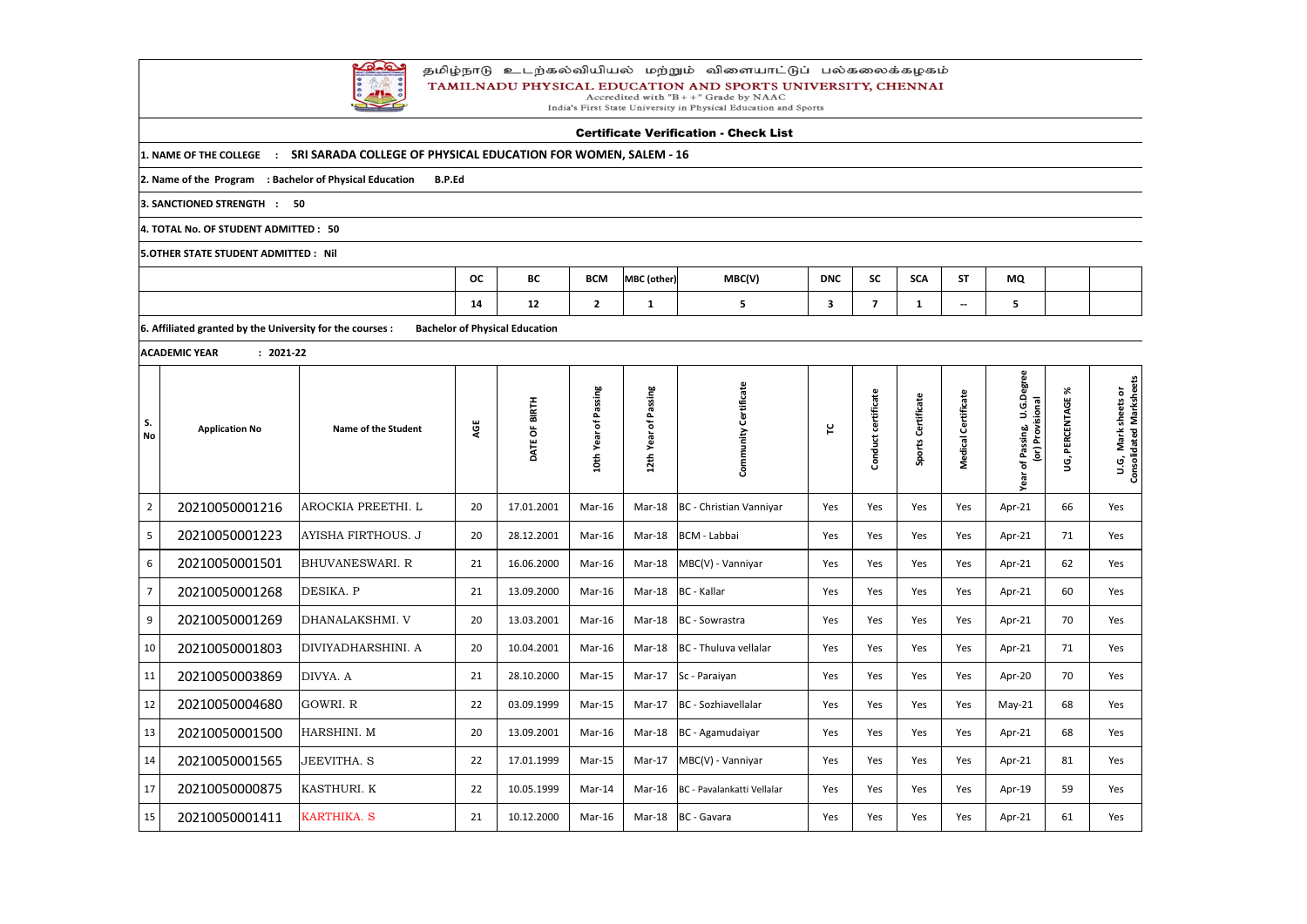| S.<br><b>No</b> | <b>Application No</b> | <b>Name of the Student</b> | AGE | DATE OF BIRTH | of Passing<br>10th Year | Passing<br>Ⴆ<br>12th Year | Community Certificate       | ဥ   | certificate<br>Conduct | Sports Certificate | Medical Certificate | U.G.Degree<br>or) Provisional<br>of Passing, | ℅<br>PERCENTAGE<br>ទ្វ | U.G, Mark sheets or<br>Consolidated Marksheets |
|-----------------|-----------------------|----------------------------|-----|---------------|-------------------------|---------------------------|-----------------------------|-----|------------------------|--------------------|---------------------|----------------------------------------------|------------------------|------------------------------------------------|
| 18              | 20210050001315        | KAVI PRIYA.M               | 20  | 11.06.2001    | Mar-16                  | Mar-18                    | Sc - Paraiyan               | Yes | Yes                    | Yes                | Yes                 | Apr-21                                       | 63                     | Yes                                            |
| 19              | 20210050002795        | KEERTHIKA. Y               | 21  | 30.12.2000    | Mar-16                  | Mar-18                    | SC - Adidravidar            | Yes | Yes                    | Yes                | Yes                 | Apr-21                                       | 73                     | Yes                                            |
| 20              | 20210050003614        | <b>KIRUTHIKA. S</b>        | 21  | 10.01.2000    | Mar-15                  | Mar-17                    | MBC(V) - Vanniyar           | Yes | Yes                    | Yes                | Yes                 | Apr-20                                       | 74                     | Yes                                            |
| 22              | 20210050001918        | KOKILAVANI. R              | 21  | 15.11.2000    | Mar-16                  | Mar-18                    | MBC(V) - Vanniyar           | Yes | Yes                    | Yes                | Yes                 | Apr-21                                       | 75                     | Yes                                            |
| 24              | 20210050001503        | MANJUSREE. R               | 20  | 07.03.2001    | Mar-16                  | Mar-18                    | MBC(V) - Vanniyar           | Yes | Yes                    | Yes                | Yes                 | Jun-21                                       | 69                     | Yes                                            |
| 25              | 20210050001936        | 17.12.2000<br>MONISHA. M   | 21  | 17.12.2000    | Mar-16                  | Mar-18                    | MBC(O) - Thottinaicker      | Yes | Yes                    | Yes                | Yes                 | $May-21$                                     | 68                     | Yes                                            |
| 26              | 20210050001613        | MONISHA. M<br>26.09.2000   | 21  | 26.09.2000    | Mar-16                  | Mar-18                    | MBC(O) - Siviyar            | Yes | Yes                    | Yes                | Yes                 | Apr-21                                       | 76                     | Yes                                            |
| 27              | 20210050001325        | MOWNICA SWEDHA M           | 20  | 10.02.2001    | Mar-16                  | Mar-18                    | <b>BC</b> - Vellan Chettiar | Yes | Yes                    | Yes                | Yes                 | Apr-21                                       | 79                     | Yes                                            |
| 29              | 20210050004679        | NANDHINI. S                | 26  | 12.11.1995    | $Mar-13$                | Aug-15                    | SC - Adidravidar            | Yes | Yes                    | Yes                | Yes                 | Apr-19                                       | 62                     | Yes                                            |
| 33              | 20210050001947        | RUBANA. V                  | 22  | 11.10.1999    | Mar-16                  | Mar-18                    | DNC - Urali gounder         | Yes | Yes                    | Yes                | Yes                 | Apr-21                                       | 74                     | Yes                                            |
| 34              | 20210050001957        | SABIYA. M                  | 20  | 22.07.2001    | Mar-16                  | Mar-18                    | <b>BCM - Labbais</b>        | Yes | Yes                    | Yes                | Yes                 | Apr-21                                       | 70                     | Yes                                            |
| 35              | 20210050001506        | SARULATHA.C                | 20  | 05.12.2001    | Mar-16                  | Mar-18                    | MBC(V) - Vanniyar           | Yes | Yes                    | Yes                | Yes                 | Jun-21                                       | 63                     | Yes                                            |
| 36              | 20210050001418        | SASI. B                    | 21  | 04.06.2000    | Mar-16                  | Mar-18                    | MBC(V) - Vanniyar           | Yes | Yes                    | Yes                | Yes                 | Apr-21                                       | 65                     | Yes                                            |
| 38              | 20210050003771        | SIVANI. S                  | 20  | 05.06.2001    | Mar-16                  | Mar-18                    | SC - Adidravidar            | Yes | Yes                    | Yes                | Yes                 | Apr-21                                       | 78                     | Yes                                            |
| 39              | 20210050002023        | <b>SOWMYA. S R</b>         | 20  | 18.06.2001    | Mar-16                  | Mar-18                    | BC - Thuluva vellalar       | Yes | Yes                    | Yes                | Yes                 | Apr-21                                       | 79                     | Yes                                            |
| 40              | 20210050001431        | <b>SRINISHA. V</b>         | 21  | 06.12.2000    | Mar-16                  |                           | Mar-18 BC - Sengunthar      | Yes | Yes                    | Yes                | Yes                 | Apr-21                                       | 78                     | Yes                                            |
| 41              | 20210050001435        | <b>SRINITHI B</b>          | 21  | 09.10.2000    | Mar-16                  | Mar-18                    | BC - Vadugar                | Yes | Yes                    | Yes                | Yes                 | Apr-21                                       | 77                     | Yes                                            |
| 42              | 20210050001443        | STELLA. P                  | 21  | 03.07.2000    | Mar-16                  | Mar-18                    | BC - Christian Nadar        | Yes | Yes                    | Yes                | Yes                 | Apr-21                                       | 59                     | Yes                                            |
| 43              | 20210050002116        | <b>SUBASHINI. N</b>        | 21  | 22.11.2000    | Mar-16                  | Mar-18                    | MBC(V) - Vanniyar           | Yes | Yes                    | Yes                | Yes                 | Apr-21                                       | 73                     | Yes                                            |
| 48              | 20210050002086        | VIGNESWARI. K              | 24  | 22.06.1997    | Mar-13                  | Mar-15                    | SC - Adidravidar            | Yes | Yes                    | Yes                | Yes                 | <b>Nov-18</b>                                | 64                     | Yes                                            |
| 49              | 20210050001518        | YOGALAKSHMI. V             | 20  | 17.03.2001    | Mar-16                  | Mar-18                    | DNC - Ambalakarar           | Yes | Yes                    | Yes                | Yes                 | Apr-21                                       | 68                     | Yes                                            |

Note : \* 3 Students Provisional Certificate will be sent separately.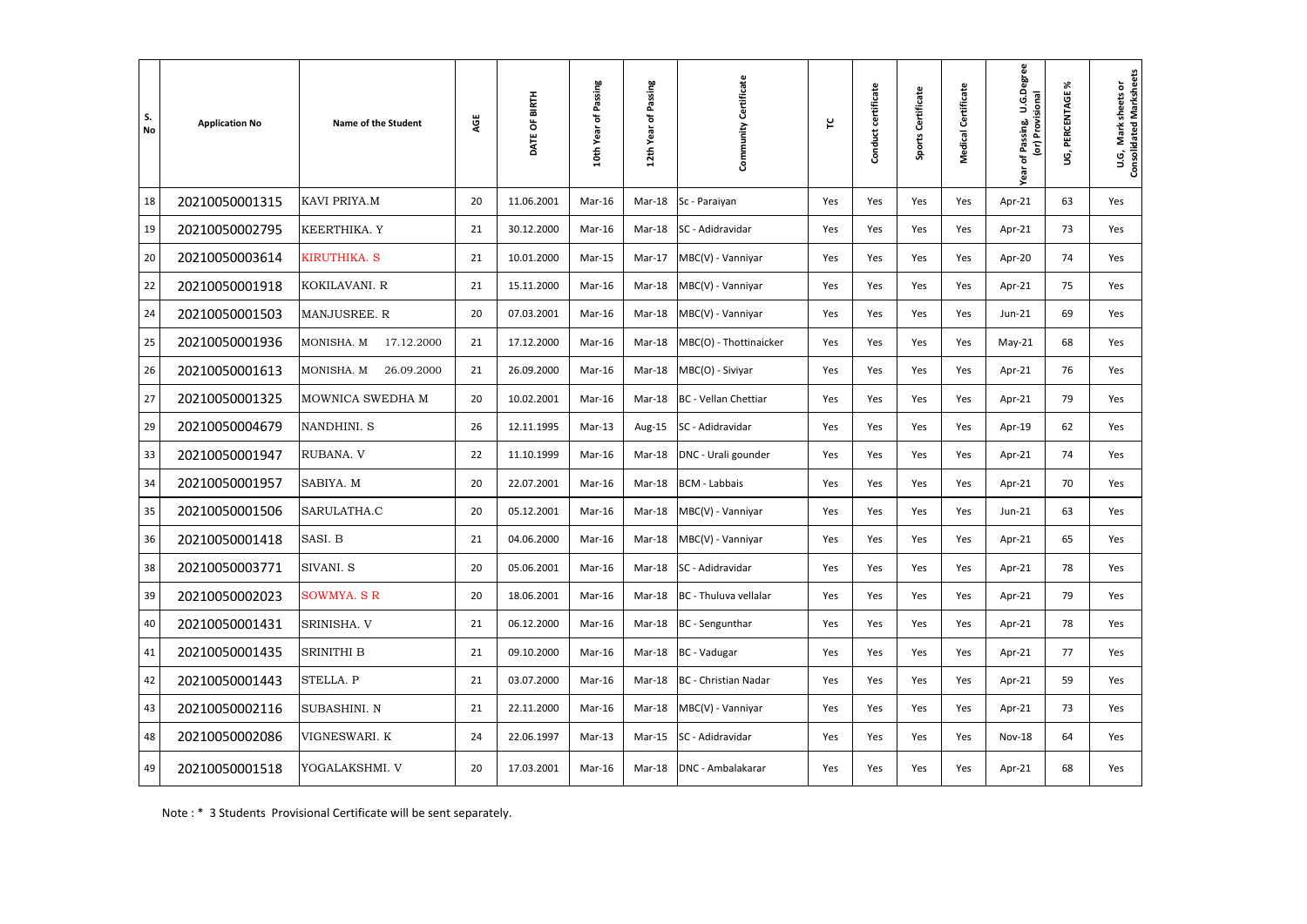| Cons.Grade                    |
|-------------------------------|
| IV, V, VI Gr &<br>Pro.Cert.   |
| Pro.Cert.                     |
| Pro.Cert.                     |
| Pro.Cert.                     |
| Pro.Cert. &<br>Sports Cert.   |
| Pro.Cert.                     |
| TC, Pro.Cert. &<br>Cons.Grade |
| Pro.Cert.                     |
| Pro.Cert.                     |
| Pro.Cert.                     |
| ∗                             |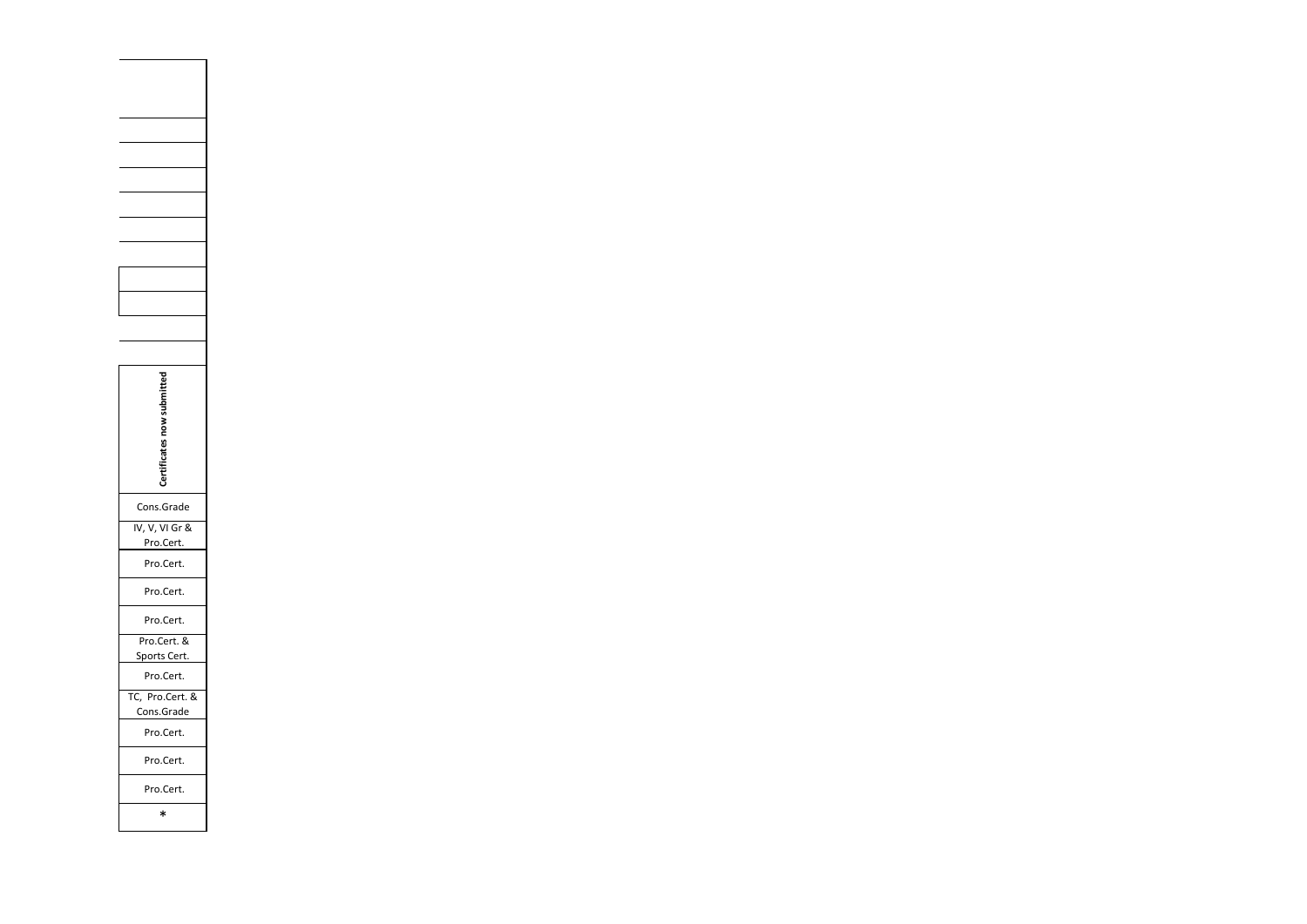| Pro.Cert.                                  |
|--------------------------------------------|
| Sports Cert.                               |
| IV, V, VI Gr                               |
| Pro.Cert.                                  |
| Pro.Cert.                                  |
| Cons.Grade                                 |
| Pro.Cert.                                  |
| Pro.Cert.                                  |
| Pro.Cert. &                                |
| <u> Med.Cert.</u>                          |
| Pro.Cert.                                  |
| Cons.Gr, Pro.Cert.<br>& Med.Cert.          |
| Pro.Cert.                                  |
| IV, V Gr &                                 |
| <u>Pro. Cert.</u>                          |
| Pro.Cert.                                  |
| ∗                                          |
| Pro.Cert.                                  |
| Pro.Cert.                                  |
| Pro.Cert.                                  |
| Pro.Cert.                                  |
| Pro.Cert. &<br>Cons.Grade                  |
| TC, IV, V Grade<br>Pro.Cert. &<br>Med.Cert |